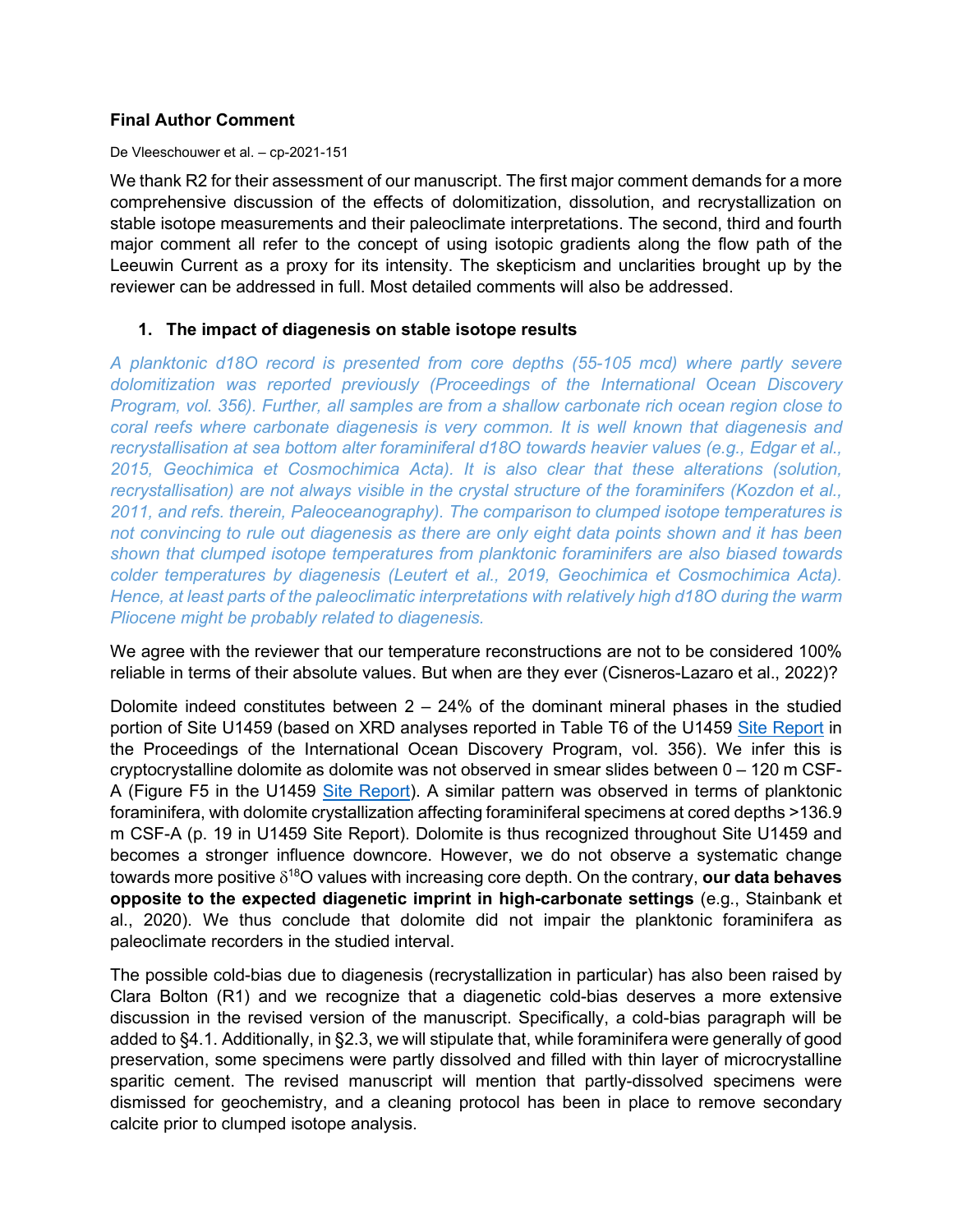# **2. Comments on the reliability of isotopic gradients for the reconstruction of Leeuwin Current strength**

*I see the method of calculating planktonic foraminiferal gradients to reconstruct changes in the paleo-Leeuwin Current (warmer-colder) very problematic. It is known that the d18O of planktonic foraminifers are dependent on local temperature changes, local salinity changes and the global ice volume. Even if the global ice volume is known from the past there are still two variables which are unknown for each site location (local temperature and local salinity). Also, the clumped isotope temperatures do not really support the presented d18O record from Site 1459 as a temperature signal. This is due to the very few (eight) data points over the whole time period studied, that makes it impossible to compare long-term trends in temperature. Additionally, these data points show a huge error bar of up to 10°C.*

This comment is rooted in an important misunderstanding. The method of calculating planktonic foraminiferal gradients is **designed to reconstruct changes in Leeuwin Current strength, not Leeuwin Current temperature**. This method starts from the assumption that -when the Leeuwin Current was **strong**- both endmembers of the 29°S-19°S transect were essentially bathed in the same water mass. When the Leeuwin Current was **weak**, the southern endmember (Site U1459) is expected to experience enhanced local cooling and local salinization of mixed layer waters compared to the localities of the northern endmember (Site U1463 and Site 763). In the latter *weak Leeuwin Current* case, Site U1459 undergoes a stronger shift towards more positive mixedlayer  $\delta^{18}$ O values than Site U1463 / Site 763, and the isotopic gradient steepens. To avoid this misunderstanding among future readers, we will rewrite and extend the final paragraph of the introduction.

Additional aliquots of the eight clumped isotope temperatures have been measured to reduce the error bars on those temperatures. These will be included in the revised manuscript.

*It was not clear to me why the d18O gradient between sites at 29° S and 19 ° S reflect the evolution of the Leeuwin Current better than the difference between sites located northwards (sites 1463 and 763). Presented model simulations (Fig. 2b) show miniscule temperature changes at about 29° S at Site 1459 between cold and warm stages but the gradients presented by the authors are mostly driven by huge changes in the planktonic foraminiferal d18O of Site 1459.*

The isotopic difference between the northwards located sites (Site U1463 and 763) has been discussed and interpreted in De Vleeschouwer et al. (2018, EPSL, Fig 5D therein, see below). Basically, we found negligible differences in the isotopic values between both Sites throughout the studied Pliocene interval, with the exception for glacial Marine Isotope Stage M2 (MIS M2 at ~3.3 Ma). The indistinguishable  $\delta^{18}O$  values at Sites U1463 and 763 indicate that both sites were bathing in the same water mass throughout the studied interval. Except for MIS M2 of course, which is when the Leeuwin Current reached its weakest Pliocene intensity. This low in Leeuwin Current strength caused Site 763A to temporarily reflect an Indian Ocean, rather than an ITF signal. For a more detailed discussion of these results, we refer the reader to De Vleeschouwer et al. (2018).

The reviewer's suggestion to look at the U1463-763 isotopic gradient to reveal Indian Ocean dynamics thus only works when the Leeuwin Current is exceptionally weak (like during MIS M2). For most of the Pliocene and early Pleistocene, though, the U1463-763 gradient is too small-scale to reveal ocean dynamics on glacial-interglacial (G-IG) timescales. Therefore, to reconstruct variations in Leeuwin Current strength and ITF connectivity on G-IG timescales, one needs to look at larger-scale gradients, over longer distances, for example, Perth Basin vs Carnarvon Basin.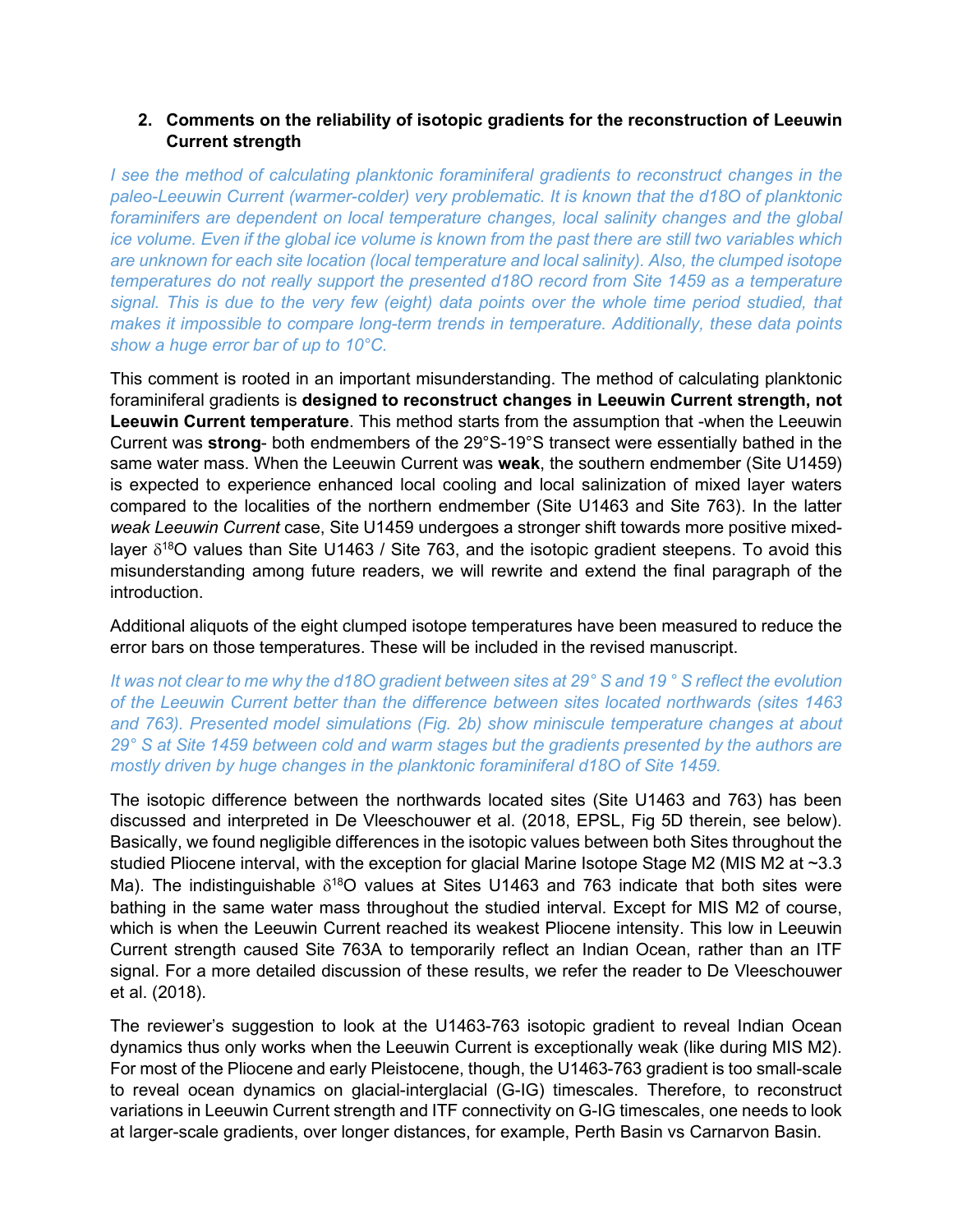

Figure 5A-D from De Vleeschouwer et al. (2018): This panel shows identical  $δ<sup>18</sup>O$  values at Site U1463 and Site 763 throughout most of the studied interval, except for MIS M2.

Planktonic foraminiferal  $\delta^{18}O$  of Site U1459 varies between -0.5 and +0.5 permille, which is not "*huge*" nor does the U1459  $\delta^{18}$ O overwhelm the isotopic gradient. We believe that this is sufficiently clear from Fig. 6a-b. Hence, no concrete changes to the manuscript are planned in response to this comment.

The numerical climate model simulations in Fig. 2 are included in the manuscript to illustrate a mismatch between state-of-the-art Pliocene climate simulations and proxy data. The mismatch is likely the result of the coarse spatial resolution of climate models, thereby failing to capture detailed yet important paleoceanographic dynamics. The discrepancy acts as an additional motivation for our study, which is indicated in the introduction and the figure caption. Hence, we do not understand why the reviewer puts forward this argument to question our interpretations.

#### *A recent study by He et al., (2021, EPSL, mentioned by the authors) presented alkenone derived SST gradients from regions close to what the authors used to reconstruct their planktonic foraminiferal d18O gradients. However, the temporal development of these alkenone SST gradients is different from what the authors show from their d18O gradients.*

This is not true. The results of He et al. (2021) corroborate our stable-isotope-based paleoclimate interpretations. The black line in the plot below (i.e. Fig. 3C in He et al., 2021) shows the TEX $_{86}$ gradient between Sites U1461 (also in the northern Carnarvon Basin, just as Sites U1463 and 763) and U1459 (Perth Basin) in  $TEX_{86}$  units. This low-resolution reconstruction of Leeuwin Current intensity by He et al. (2021) is in agreement with our high-resolution  $\delta^{18}$ O-based reconstruction (orange line). As the  $TEX_{86}$  gradient is independent of temperature-calibrations, foraminiferal calcite diagenesis, or local  $\delta^{18}O_{sw}$  changes, this co-variation provides strong support for our paleoclimatic interpretations, especially for the inferred period of weak Leeuwin Current between 3.7 – 3.1 Ma. This additional line of argumentation will be implemented in the revised version of the manuscript.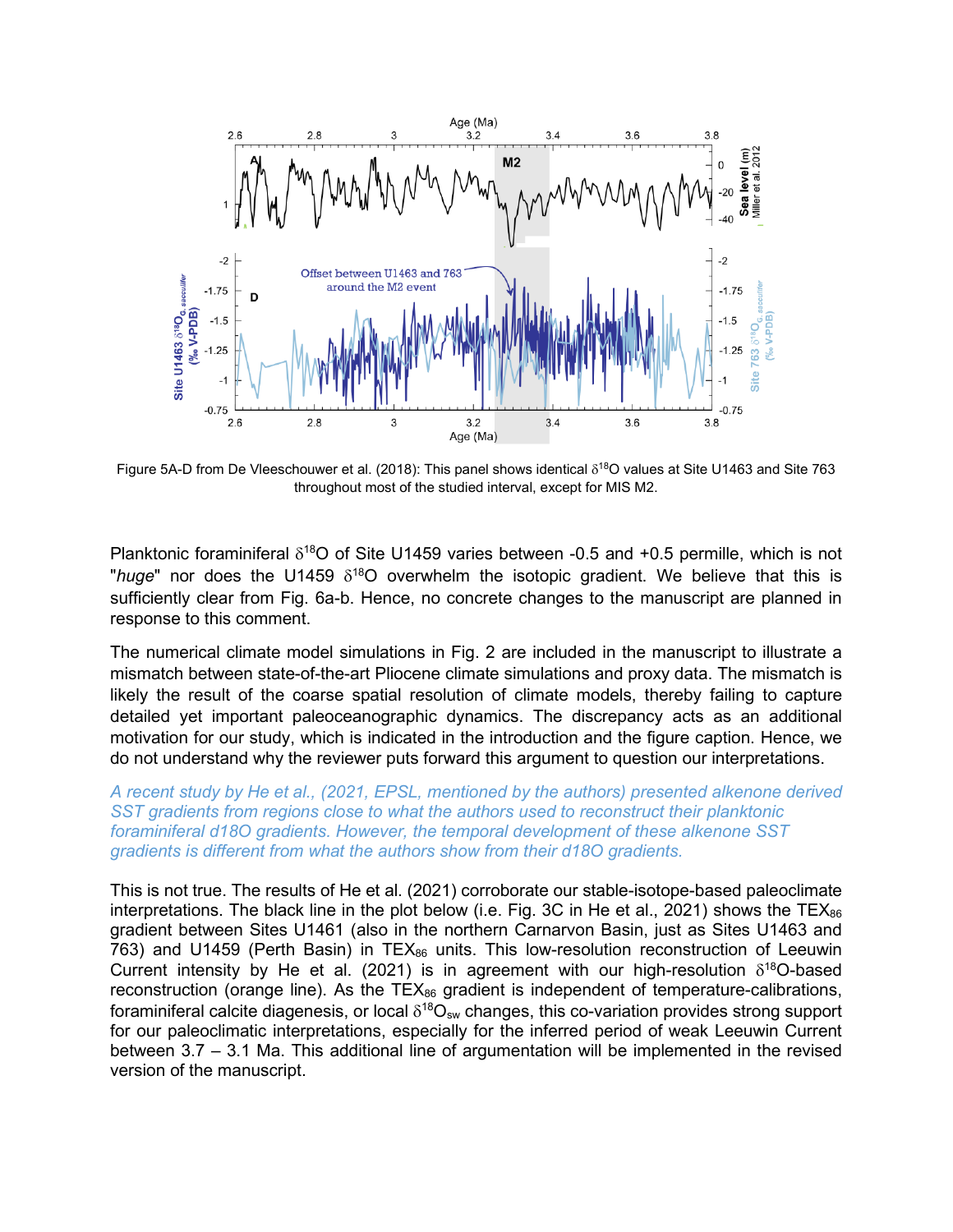

Comparison of the TEX86 gradient between Sites U1461 and U1459 (Fig. 3C in He et al., 2021) and the isotopic gradient from our work. Both proxies are completely independent of each other, yet show similar patterns throughout the Plio-Pleistocene, indicating the robustness of these results.

### **3. Detailed comments**

- Lines 21, 39, 280-288 will be rephrased
- Line 81-86: The point made in the study of He et al. (2011) is relevant because it challenges the current paradigm that Leeuwin Current is weaker during glacials compared to interglacials.
- Line 245-255 and first paragraph of §3.2 will be moved to the methods section, as suggested by the reviewer.
- Line 297-301: A similar comment was made by Clara Bolton (R1). More information on the assumptions on  $\delta^{18}$ Osw will be provided
- Line 334: Quantitative information will be provided
- Line 372 388: A similar comment was made by Clara Bolton (R1). It is true that our inferred habitat depth is rather deep, in closer agreement with the results of Rippert et al. (2016, equatorial Pacific) than with the results of Meinicke et al. (2021, West Pacific Warm Pool). The results of Meinicke et al. (2021) will be more explicitly discussed in §4.1, in conjunction with the discussion of the Rippert et al. (2016) results.
- Line 460-461 and 472-473: Results from cross-spectral analysis will be incorporated in the revised manuscript to convince the reviewer of time-series coherence on multiple timescales.
- Line 464-471: These indicators of relatively cold conditions in the Southern Hemisphere between 3.7 – 3.1 Ma will be added to Figure 8.
- Fig 1C: A similar comment was made by Clara Bolton (R1). This has to do with the resolution of the Copernicus Marine Service Information model, which seems to somewhat overestimate the water depth. This is no surprise, as Site U1459 is on a steep continental slope, and just a few kilometers further offshore, one encounters water depths >500 m. We will use a datapoint from the Copernicus Marine Service Information model higher-up on the slope, so that water depth is not exceeding 200 meters.